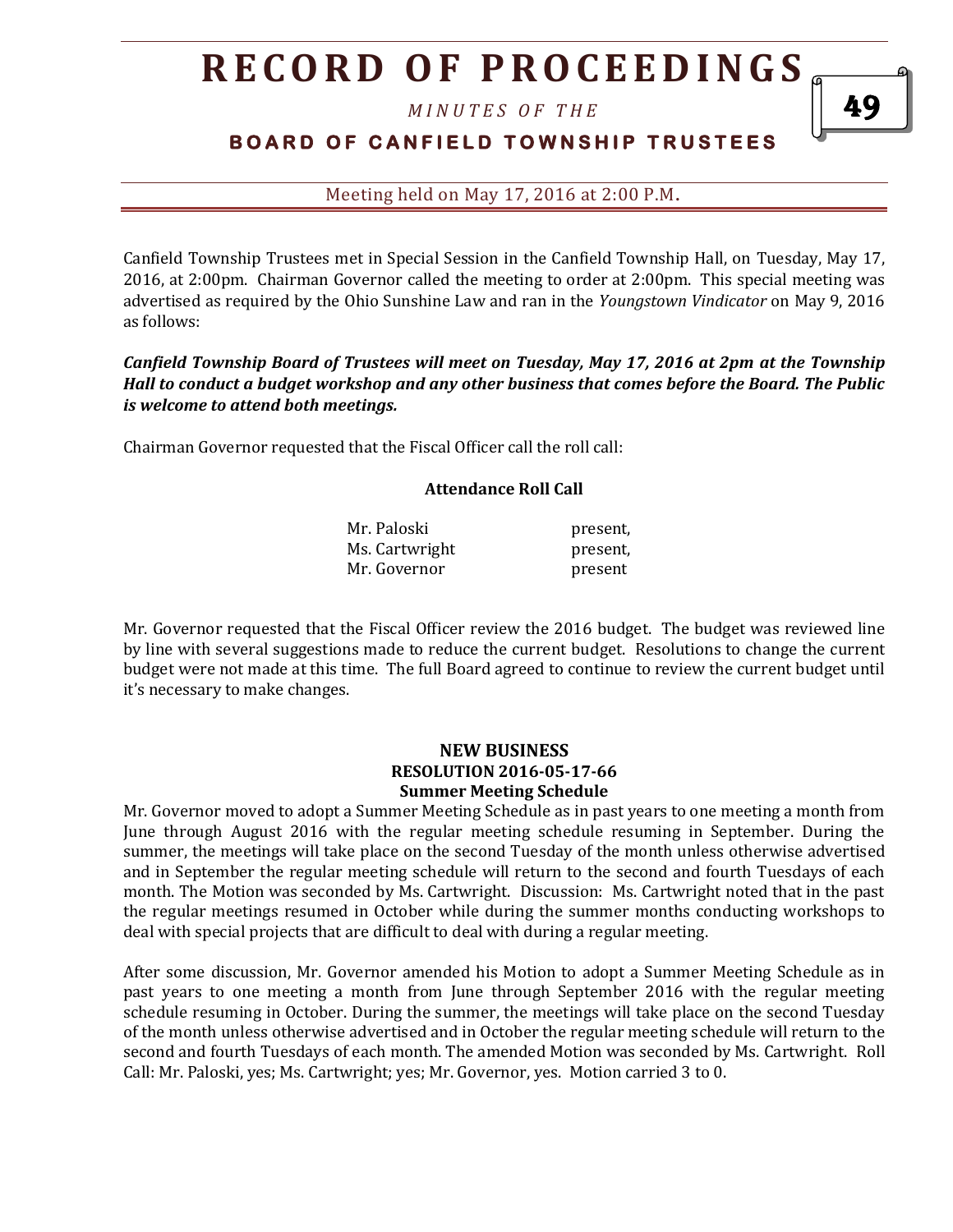*M I N U T E S O F T H E* 

### **B O A R D O F C A N F I E L D T O W N S H I P T R U S T E E S**

Meeting held on May 17, 2016 at 2:00 P.M**.**

### **RESOLUTION 2016-05-17-67 2016 Paving Project MOU**

Ms. Cartwright moved to enter into a Memorandum of Understanding with Boardman and Austintown Townships for the 2016 Paving Project under the Ohio Revised Code 5535.08 ( C ) (1) provides [i]n nonemergency situations, any political subdivision having authority to construct, reconstruct, resurface, improve, repair, and maintain roads or streets may enter into an agreement, under terms agreeable to all parties, with any other political subdivision having that authority to obtain or provide road or street construction, reconstruction, resurfacing, improvement, repair, or maintenance services. The cost, if any, of services obtained under the agreement may be paid from general fund moneys of the political subdivision receiving the services or from any other funds available for the repair and maintenance of roads or streets within that political subdivision. The Motion was seconded by Mr. Paloski. Discussion: At this time for the record, MOU was signed by the Board. Roll Call: Mr. Paloski, yes; Ms. Cartwright; yes; Mr. Governor, yes. Motion carried 3 to 0.

#### **RESOLUTION 2016-05-17-68**

#### **Pebble Beach Drive Storm Sewer Improvement Project**

Mr. Paloski moved to approve Parella-Pannunzio, Inc. as the best low qualified bidder for the Pebble Beach Storm Sewer Improvement Project with construction funding provided through a grant from the Ohio Turnpike Mitigation Program in the amount of \$170,000. The Motion was seconded by Mr. Governor. Discussion: The Fiscal Officer reviewed change order requirements. Mr. Rogers noted that the County will be the project manager on this project explaining that all change orders will go through the County and they will provide the necessary resolution for our Board to approve. Mr. Rogers requested that the Board sign today's agenda, so that he can forward a copy to the State that will serve as the legal document until the minutes are approved and signed. Roll Call: Mr. Paloski, yes; Ms. Cartwright; yes; Mr. Governor, yes. Motion carried 3 to 0.

#### **RESOLUTION 2016-05-17-69 Warrants & Electronic Payments**

Mr. Governor moved to approve Warrants #11084 thru #11098, electronic payments 167-2016 thru 179-2016 as general & payroll obligations of the Township in the amount of \$542,210.85. The Motion was seconded by Ms. Cartwright. Roll Call: Mr. Paloski, yes; Ms. Cartwright; yes; Mr. Governor, yes. Motion carried 3 to 0.

#### **RESOLUTION 2016-05-17-70 Transfer of Funds**

Ms. Cartwright moved to approve the transfer from the General Fund line # 1000-910-910-0000 to Public Works Fund revenue line # 4401-931-0000 for \$14,000.00 to cover the engineering for the Pebble Beach Drive Storm Sewer Improvement Project. The Motion was seconded by Mr. Governor. Roll Call: Mr. Paloski, yes; Ms. Cartwright; yes; Mr. Governor, yes. Motion carried 3 to 0.

### **RESOLUTION 2016-05-17-71 Purchase Orders**

Mr. Paloski moved to approve purchase order PO 18-2016 & PO 19-2016 to encumber funds of the Township for a total of \$19,000. The Motion was seconded by Mr. Governor. Roll Call: Mr. Paloski, yes; Ms. Cartwright; yes; Mr. Governor, yes. Motion carried 3 to 0.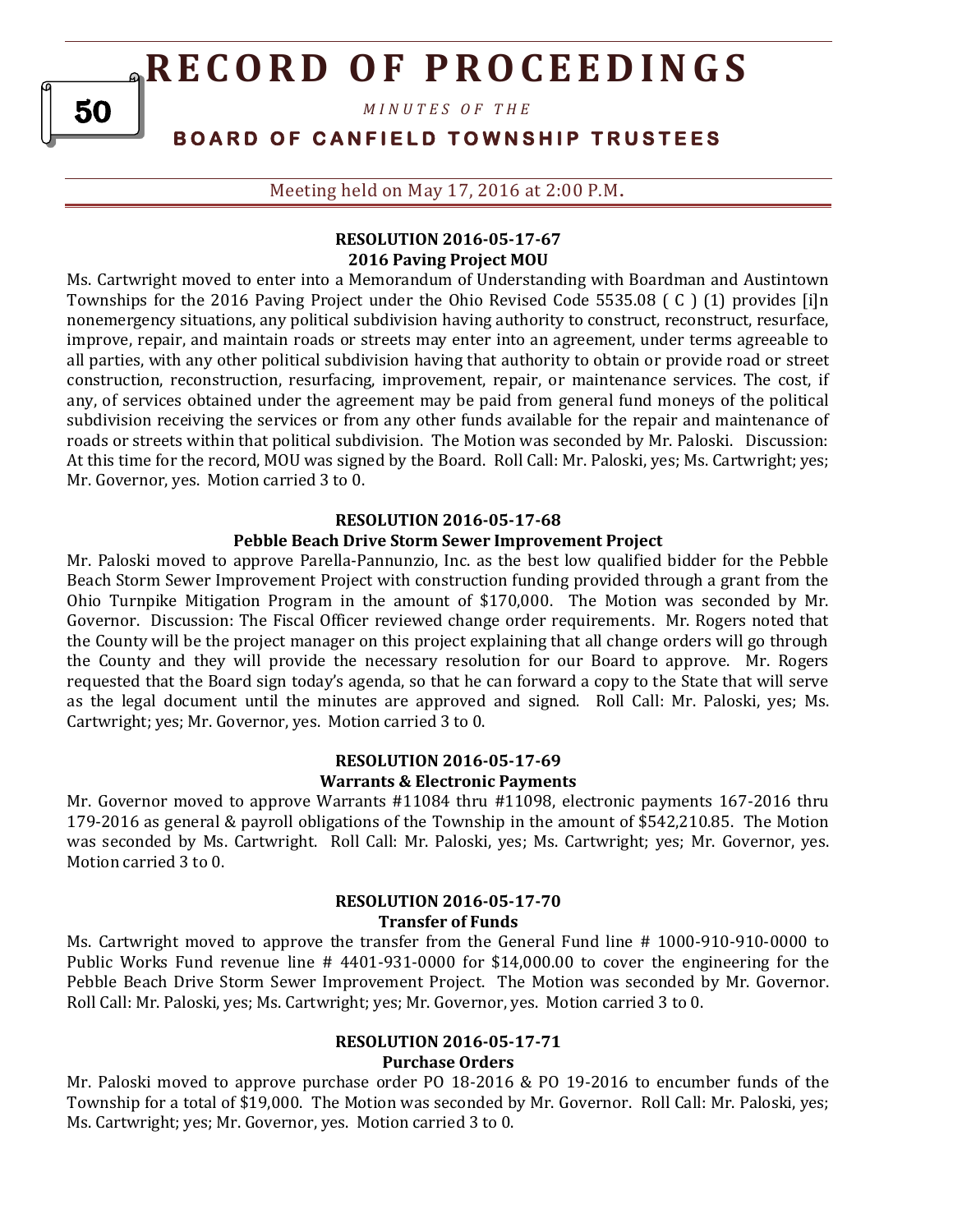*M I N U T E S O F T H E* 

### **B O A R D O F C A N F I E L D T O W N S H I P T R U S T E E S**

Meeting held on May 17, 2016 at 2:00 P.M**.**

#### **RESOLUTION 2016-05-17-72 Amending RESOLUTION 2016-05-10-60 Special Money Market Savings Account at Home Savings & Loan**

Ms. Cartwright moved to rescind RESOLUTION 2016-05-10-60 and approve the transfer from Farmers National Bank to Home Savings & Loan the amount of \$500,000 to be invested into a special account to earn 1% for the next six months. Home Savings & Loan will negotiate if the Township needs more time. The Motion was seconded by Mr. Governor. Discussion: Mr. Governor noted that Home Savings & Loan has extended the term from 90 days to six months. Roll Call: Mr. Paloski, yes; Ms. Cartwright, yes; Mr. Governor, yes. Motion carried 3 to 0.

**Next Meeting Dates:** The Board has set June 7 at 8:30am to 10:30am to begin discussion on the current Investment Policy and will be advertise to deal with any other business that may come before the Board. The next regular meeting will be on June 14 at 7pm. The Public Works Employees Workshop has been set for July 12 at 8:30am to end by 10:30am.

**Trustees Comments:** Ms. Cartwright informed the Board that she is working with Jim Matthews to amend the JEDD at RT 446. The City is willing to amend the existing JEDD for water and sanitary to Walnut Grove to include that parcel. Ms. Cartwright noted that this would be the quickest and best way to get water and sanitary to that area. Mr. Rogers expressed his concerns, noting that the County may not agree. Ms. Cartwright noted that the County will be included in the process. Fiscal Officer expressed concern with annexation. Ms. Cartwright will pull the current agreement and highlight the part that requires the Township to agree to annexation and will make sure that everyone gets a copy of that agreement.

Ms. Cartwright reviewed the Regional Chamber's Victory for the Valley Program which would showcase property that can be developed within our community and making the information available to outsiders. Ms. Cartwright suggested that we put together an economic development spreadsheet listing all available properties within the Township and City creating a link to both web-sites and allow the Regional Chamber to link to it.

Ms. Cartwright noted that the Cardinal Joint Fire District meeting will be held this coming Monday. They are working to finalize Fire Station III's budget.

#### **RESOLUTION 2016-05-17-73 Executive Session**

Mr. Governor moved to adjourn into executive session in accordance with ORC 121.22 at 5:30pm to discuss the employment of a public employee. The Motion was seconded by Ms. Cartwright. Roll Call: Mr. Paloski, yes; Ms. Cartwright; yes; Mr. Governor, yes. Motion carried 3 to 0.

The Board returned to open session at 5:43pm.

**ADJOURNMENT**